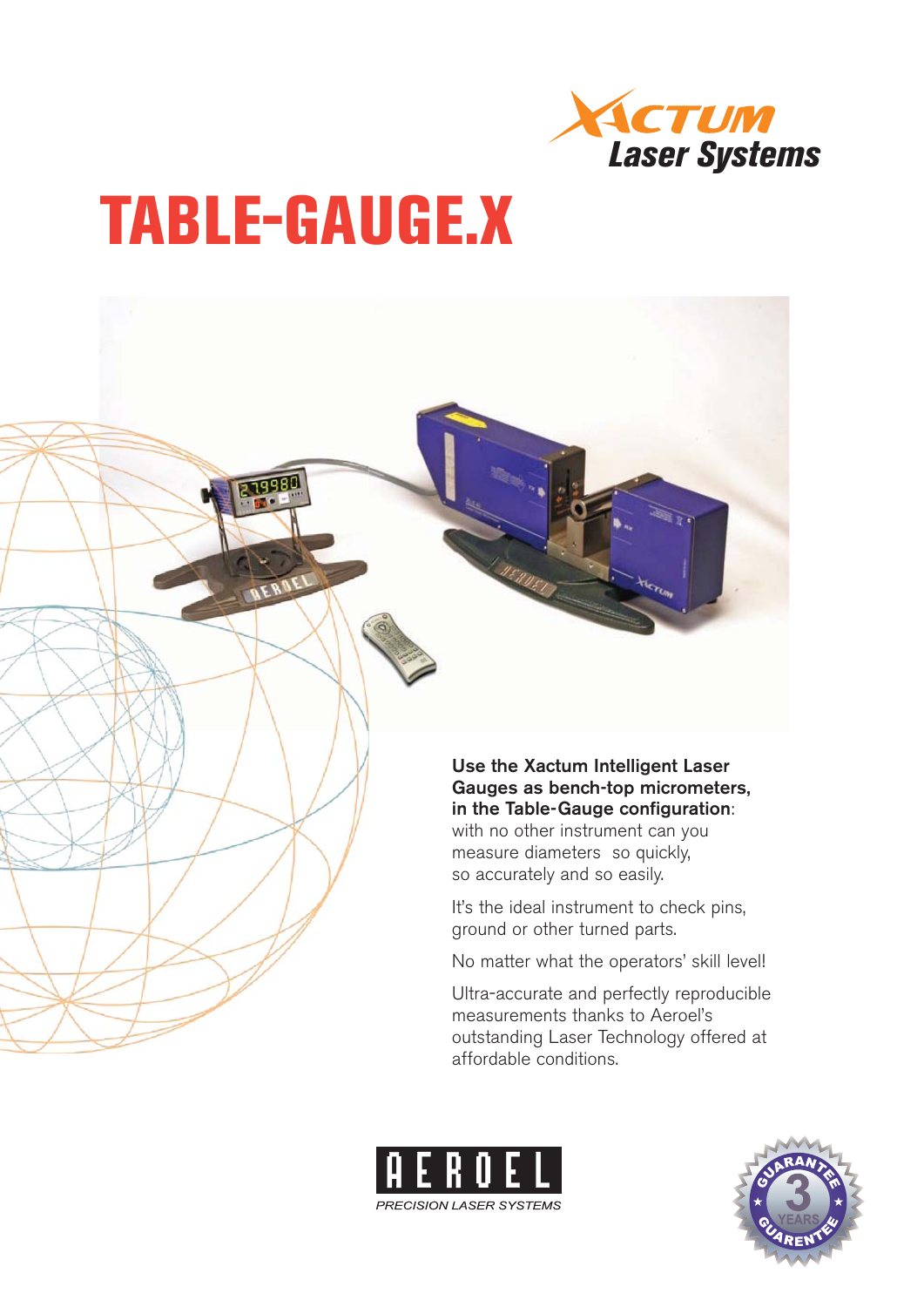## **The Table-Gauge.X**

The XLS gauges are programmed with a dedicated software and are completed with a display unit, a remote control, fixturing to hold the part and a base-plate for bench-top use: using this "Table-Gauge" assembly you can, in a few seconds, check the diameter, roundness and the concentricity of ground or turned parts, to an accuracy that before only could be obtained in a metrology room, by using much more expensive equipment and specialized personnel.



### **System Configuration**

#### **The Table Gauge X system is composed by:**

- a single axis Xactum gauge, XLS40 or XLS80 type
- Table-Gauge.X software pre loaded in the gauge
- DM-100 multi-color LED display
- universal power supply
- I.R. Remote Control
- bracket to hold the display
- base plate for the gauge

#### **Some optional accessories are available**

- V blocks to hold the part
- linear slide and the gauge-base to translate the part
- fixed V blocks to be mounted on the slide
- centers and cones to hold the part
- foot switch
- Hand-held programming terminal
- GageXcom software for PC communication

# **Types of measurements**

**It measures the diameter D and the position C of the Center of the part**, from the Center of the measuring field. The part can be **opaque or transparent**.



The measuring time (or the measuring frequency) can be set by programming the number of scans being averaged, to get the required repeatability and resolution. (1)



### **Exclusive Aeroel features**

- The scanning motor based on the **Fluid Dynamic Bearing technology,** without ball bearing works perfectly, with no wear.
- **The NO-VAR option** allows you to automatically compensate for the expansion of the part when room temperature changes. The user only needs to program the proper coefficient of thermal expansion of the part.
- **The Web Server** allows you to connect the sensor through the Ethernet line to any Internet browser and "see it" as a website, where you can view the measures, set-up and program the gauge and even display the video signal (light pulse).

### **Measuring modes**

#### **Free-running diameter**

**measurement**: put the part on the fixture and you will get the continuous reading of the diameter on the display.



Selecting the

**Auto-sync mode**, you will

get one measurement only, triggered just after having positioned the part and after a programmable delay. The display will hold the measurement after you have removed the part.

#### **On-command measurement**:

you will get the Average, Maximum and Minimum readings and the Range Values = Max-Min. The Start/Stop command can be remote (Ethernet/RS232) or local by using the remote control the display SET key or a digital input line. By connecting a foot switch you can have the hands free to handle the part.



**Single face scanning:** in all measurement modes, you can use 1 mirror face only, to cancel the side dither of the scanning plane: when this option is selected, the scanning rate is reduced to 125 Hz.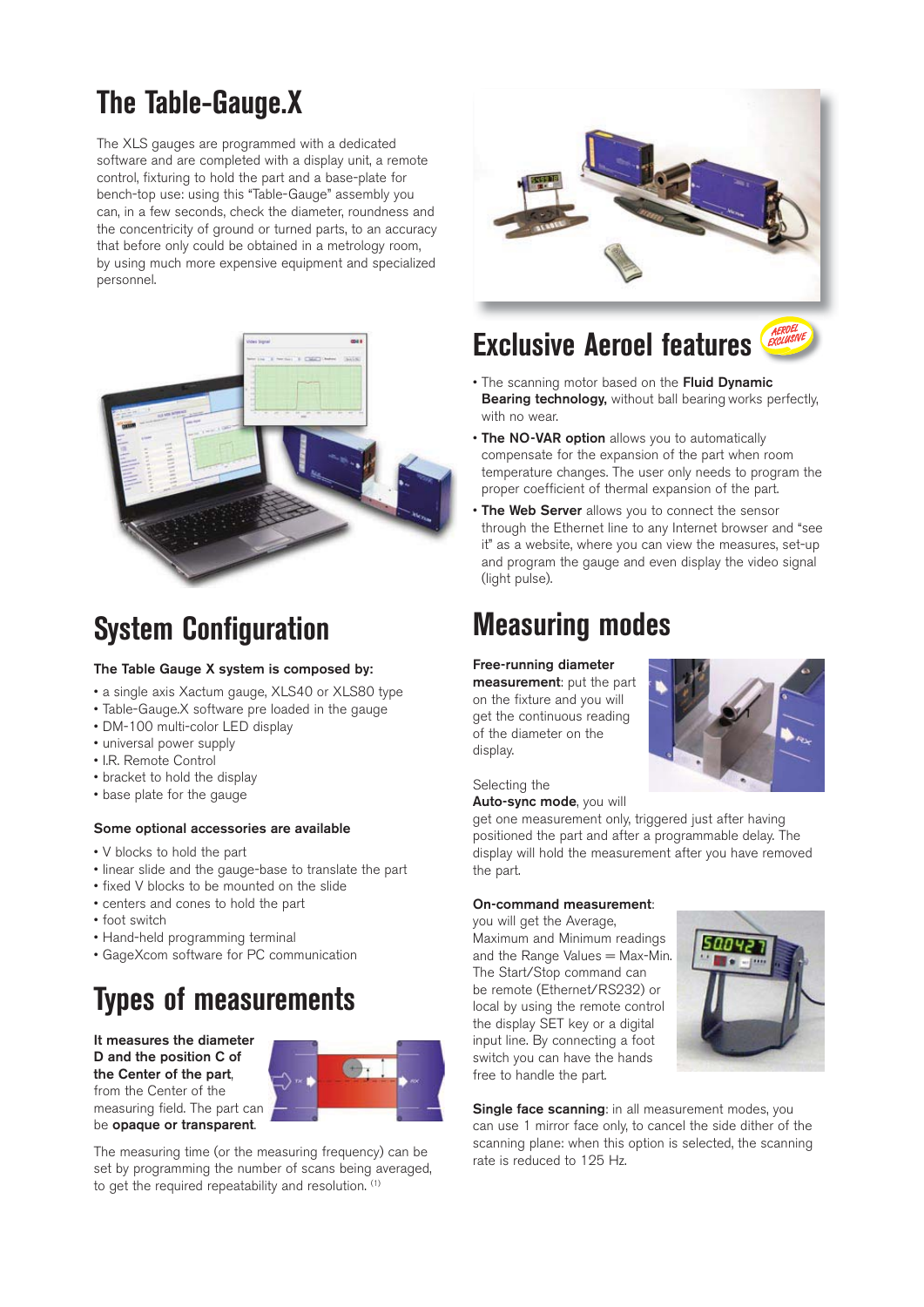### **Measurement examples**





#### **Diameter and roundness**:

rotate the part by 180° and measure the diameter, display the average diameter and the value of the Diameter Range = Dmax-Dmin.

#### **Run-out:**

measure of the center position during a 180° rotation, with the part held between centers, and display the value of the Center Position Range =

Cmax-Cmin. You will get the run out of the measured section referred to the center axis.



#### **Sphere er Groove diameter**:

move the part along its axis and measure the diameter, display the Maximum or Minimum Diameter value.

### **Display and remote control**



**Multicolor LED display**  to show the measured values and to allow system programming through the IR remote control.

The measured and programmed data can be scrolled on the display by

using the remote control or the SET key on the display panel.

It is possible to save in memory, in a **Product Library**, up to 1000 different sets of programmed parameters, for each specific part to be checked.

The display color will change corresponding to the tolerance status of the shown variable (**green, orange or red**).



The display unit includes **4 programmable alarm output lines** to drive additional external devices.

Simple and quick **programming using the remote** 

**control** keys and the messages on the display.

**Offset function** for user re-mastering.

**Selectable Measuring Units inch/mm** and Resolution (to 0.01μm / 1x10-6 inch). (2)

### **PC interface**

An **external/remote computer** can be connected to the system through the **Ethernet/RS232** interface, to **program the system or to get the measured data**.

The **Web Server** allows you to connect the sensor through the Ethernet line to any Internet browser and "see it" as a website

| 1111111                       | XLS WEB INTERFACE<br>Avenue a communication of<br>they testing payment<br><b>Postal de El 201-4</b><br><b>ANTICOLOGY</b><br><b>MARK LINK C</b> |                |               |        |
|-------------------------------|------------------------------------------------------------------------------------------------------------------------------------------------|----------------|---------------|--------|
| <b>COST</b>                   |                                                                                                                                                |                |               |        |
| <b>Les</b>                    | Chiles                                                                                                                                         |                |               |        |
|                               |                                                                                                                                                |                |               |        |
|                               |                                                                                                                                                | <b>ALCOHOL</b> |               |        |
| <b>School State</b><br>--     |                                                                                                                                                | 4.4.14         |               |        |
|                               |                                                                                                                                                |                | $-111$        |        |
|                               | <b>SEE</b>                                                                                                                                     | . .            | ۰             | ۰<br>ш |
| ----                          | 41.6                                                                                                                                           | $1 - 20 = 10$  | <b>SALE</b>   |        |
|                               | 444                                                                                                                                            |                | <b>TANKS</b>  |        |
| ---                           |                                                                                                                                                | <b>Links</b>   | ÷             |        |
| <b><i><u>INNOTHER</u></i></b> | <b>COR</b>                                                                                                                                     | 04.89          | ÷             |        |
|                               |                                                                                                                                                | <b>DOM:</b>    |               |        |
|                               |                                                                                                                                                |                | <b>Sec. 3</b> |        |
|                               |                                                                                                                                                | An women       | m             |        |

It is possible to use the RS232 port in VT100 emulation mode, which makes

it possible the connection of the system to a PC using the **Windows** (4) **Hyperterminal** program or to a hand-held programming terminal.

| 63<br>$\alpha_{f}$                                                                                                                                                               | <b>STAR</b>                                                                                                             |
|----------------------------------------------------------------------------------------------------------------------------------------------------------------------------------|-------------------------------------------------------------------------------------------------------------------------|
| xlu13ay                                                                                                                                                                          | <b>START</b><br><b>ATTAC</b><br>÷.                                                                                      |
| <b>The Control</b><br><b>START</b><br>-<br>-<br>٠<br>۰<br>-<br>-<br>로<br>÷.<br>$\overline{\phantom{a}}$<br>œ<br><br>٠<br>m.<br><b>Service</b><br>-<br><br>--<br>٠<br>-<br>-<br>- | ı<br><b>ATTAI</b><br>ALC: U<br><b>AN</b>                                                                                |
| -<br>٠<br>--<br>-<br>-<br>--<br>-<br>. .                                                                                                                                         | 2002/14/14<br>action to the car in child<br><b>CALLS</b><br>1.7<br><b>Richard Ave</b><br>-<br>۰<br>×<br><b>ALCOHOL:</b> |

Using the optional **GageXcom software** provided by Aeroel, you can use **Excel** (3) spreadsheets to set-up the system and to get all measured results: you can write your own applications by writing

suitable Excel Macros and using standard Excel functions to process data.

(1) The minimum averaging scan number is preset to 12; the maximum measuring frequency is125 Hz. The measuring repeatability can be computed by dividing the single shot repeatability (see the gauge data sheet) by the square root of the averaging scan number.

(2) Due to the display limitations, the 6 most significant digits only are shown; the full resolution is anyway available using the serial output ports.

(3) Windows and Excel are registered trademarks of Microsoft Corporation